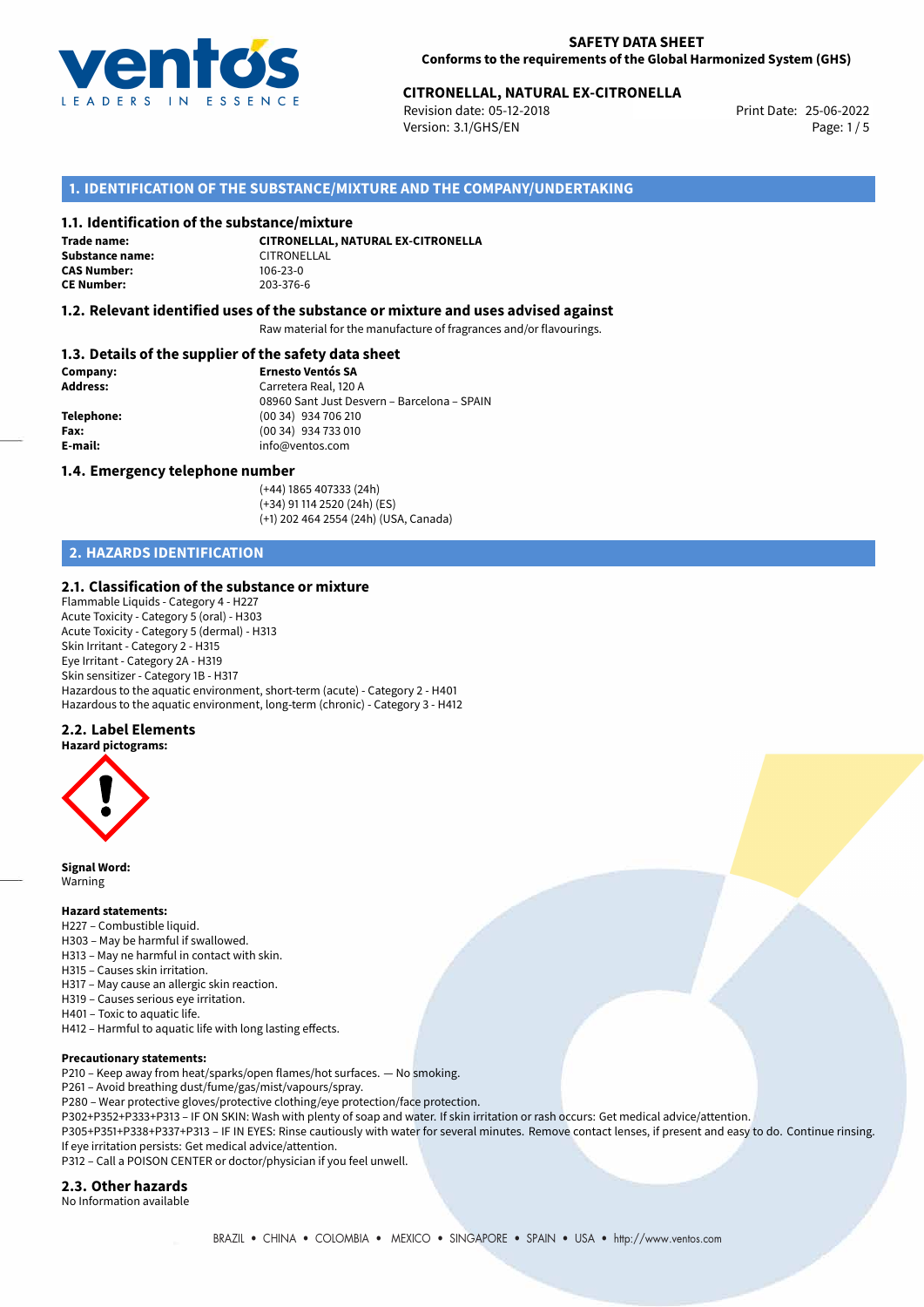

# 25-06-2022 **CITRONELLAL, NATURAL EX-CITRONELLA**

Revision date: 05-12-2018 Version: 3.1/GHS/EN Page: 2 / 5

# **3. COMPOSITION/INFORMATION ON INGREDIENTS**

#### **3.1. Substances**

| Chemical name: | CITRONELLAL    |
|----------------|----------------|
| CAS number:    | $106 - 23 - 0$ |
| EC number:     | 203-376-6      |

#### **Hazardous constituents:**

| <b>Chemical Name</b> | % (w/w)       | <b>CAS No</b><br><b>EC No</b> | <b>Classification according to GHS</b>                                                                                                                                                                                                                                                                                                                                                                               |  |
|----------------------|---------------|-------------------------------|----------------------------------------------------------------------------------------------------------------------------------------------------------------------------------------------------------------------------------------------------------------------------------------------------------------------------------------------------------------------------------------------------------------------|--|
| CITRONELLAL          | $>$ 50        | 106-23-0<br>203-376-6         | Flammable Liquids - Category 4 - H227<br>Acute Toxicity - Category 5 (oral) - H303<br>Acute Toxicity - Category 5 (dermal) - H313<br>Skin Irritant - Category 2 - H315<br>Eye Irritant - Category 2A - H319<br>Skin sensitizer - Category 1B - H317<br>Hazardous to the aquatic environment, short-term (acute) - Category 2 - H401<br>Hazardous to the aquatic environment, long-term (chronic) - Category 3 - H412 |  |
| <b>ISOPULEGOL</b>    | $>1$ ; $<$ 10 | 89-79-2<br>201-940-6          | Flammable Liquids - Category 4 - H227<br>Acute Toxicity - Category 4 (oral) - H302<br>Skin Irritant - Category 2 - H315<br>Eye Irritant - Category 2A - H319<br>Hazardous to the aquatic environment, short-term (acute) - Category 3 - H402                                                                                                                                                                         |  |
| LINALOOL             | $>1$ ; $<$ 10 | 78-70-6<br>201-134-4          | Flammable Liquids - Category 4 - H227<br>Acute Toxicity - Category 5 (oral) - H303<br>Skin Irritant - Category 2 - H315<br>Eye Irritant - Category 2A - H319<br>Skin sensitizer - Category 1B - H317<br>Hazardous to the aquatic environment, short-term (acute) - Category 3 - H402                                                                                                                                 |  |
| <b>LIMONENE</b>      | $>0.1$ ; <1   | 138-86-3<br>205-341-0         | Flammable Liquids - Category 3 - H226<br>Skin Irritant - Category 2 - H315<br>Skin sensitizer - Category 1B - H317<br>Aspiration hazard - Category 1 - H304<br>Hazardous to the aquatic environment, short-term (acute) - Category 1 - H400<br>Hazardous to the aquatic environment, long-term (chronic) - Category 1 - H410                                                                                         |  |

[See the full text of the hazard statements in section 16.](#page-4-0)

## **3.2. Mixtures**

Not applicable.

# **4. FIRST-AID MEASURES**

### **4.1. Description of necessary first aid measures**

| Ingestion:    | Rinse mouth with water.<br>Obtain medical advice.                                                                     |
|---------------|-----------------------------------------------------------------------------------------------------------------------|
|               | Keep at rest. Do not induce vomiting.                                                                                 |
| Eye contact:  | In case of contact with eyes, rinse immediately with plenty of water for at least 15 minutes and seek medical advice. |
| Inhalation:   | Remove person to fresh air and keep at rest.<br>Seek immediate medical advice.                                        |
| Skin contact: | Take off immediately all contaminated clothing.                                                                       |
|               |                                                                                                                       |
|               | Thoroughly wash affected skin with soap and water.                                                                    |
|               | Seek medical attention if symptoms persist.                                                                           |

### **4.2. Most important symptoms and effects, both acute and delayed**

No information available.

#### **4.3. Indication of any immediate medical attention and special treatment needed** No information available.

**5. FIRE-FIGHTING MEASURES**

## **5.1. Extinguishing Media**

Water spray, carbon dioxide, dry chemical powder or appropriate foam. For safety reasons do not use full water jet.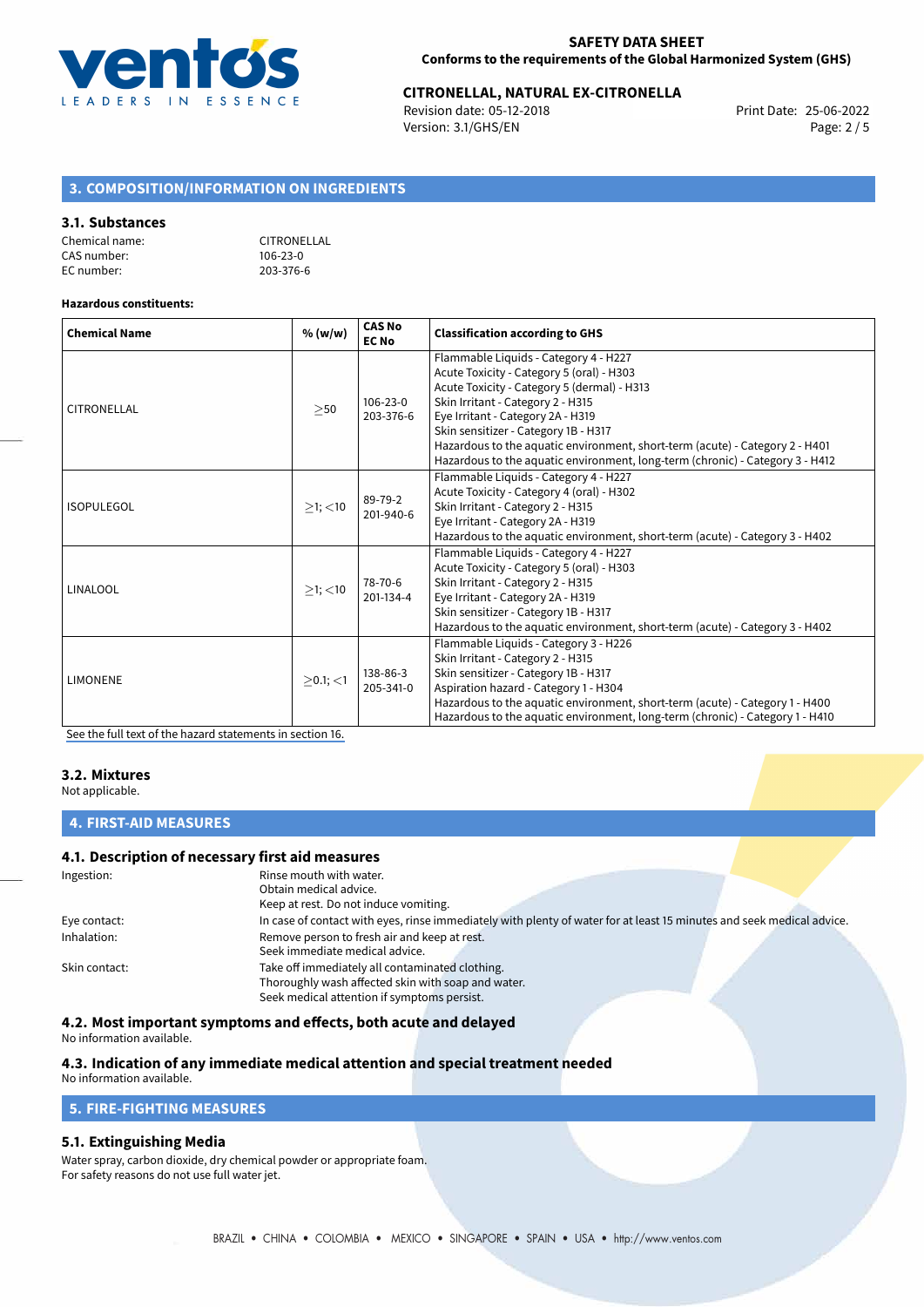

# 25-06-2022 **CITRONELLAL, NATURAL EX-CITRONELLA**

Revision date: 05-12-2018 Version: 3.1/GHS/EN Page: 3 / 5

## **5.2. Special hazards arising from the substance or mixture**

Known or Anticipated Hazardous Products of Combustion: Emits toxic fumes under fire conditions.

### **5.3. Advice for firefighters**

High temperatures can lead to high pressures inside closed containers. Avoid inhalation of vapors that are created. Use appropriate respiratory protection. Do not allow spillage of fire to be poured into drains or watercourses. Wear self-contained breathing apparatus and protective clothing.

## **6. ACCIDENTAL RELEASE MEASURES**

#### **6.1. Personal precautions, protective equipment and emergency procedures**

Evacuate surronding areas. Ensure adequate ventilation. Keep unnecessary and unprotected personnel from entering. Do not breathe vapor/spray. Avoid contact with skin and eyes. Information regarding personal protective measures: see section 8.

#### **6.2. Environmental precautions**

To avoid possible contamination of the environment, do not discharge into any drains, surface waters or groundwaters.

#### **6.3. Methods and materials for containment and cleaning up**

Cover with an inert, inorganic, non-combustible absorbent material (e.g. dry-lime, sand, soda ash). Place in covered containers using non-sparking tools and transport outdoors. Avoid open flames or sources of ignition (e.g. pilot lights on gas hot water heater). Ventilate area and wash spill site after material pickup is complete.

#### **6.4. Reference to other sections**

Information regarding exposure controls, personal protection and disposal considerations can be found in sections 8 and 13.

# **7. HANDLING AND STORAGE**

## **7.1. Precautions for safe handling**

Do not store or handle this material near food or drinking water. Do not smoke. Avoid contact with the eyes, skin and clothing. Wear protective clothing and use glasses. Observe the rules of safety and hygiene at work. Keep in the original container or an alternative made from a compatible material.

## **7.2. Conditions for safe storage, including any incompatibilities**

Store in tightly closed and preferably full containers in a cool, dry and ventilated area, protected from light. Keep away from sources of ignition (e.g. hot surfaces, sparks, flame and static discharges). Keep away from incompatible materials (see section 10).

## **7.3. Specific end use(s)**

No information available.

## **8. EXPOSURE CONTROLS AND PERSONAL PROTECTION**

## **8.1. Control parameters**

Components with occupational exposure limits: None known.

#### **8.2. Exposure controls**

Measures should be taken to prevent materials from being splashed into the body. Provide adequate ventilation, according to the conditions of use. Use a mechanical exhaust if required.

#### **8.3. Individual protection measures, such as personal protective equipment**

acceptable levels.

| Eye/Face protection:             | Chemical safety goggles are recommended. Wash contaminated goggles before reuse.                                      |  |  |  |  |
|----------------------------------|-----------------------------------------------------------------------------------------------------------------------|--|--|--|--|
| Hand Protection:                 | Chemical-resistant gloves are recommended. Wash contaminated gloves before reuse.                                     |  |  |  |  |
| Body protection:                 | Personal protective equipment for the body should be selected based on the task being performed and the risks         |  |  |  |  |
|                                  | involved.                                                                                                             |  |  |  |  |
| <b>Respiratory Protection:</b>   | In case of insufficient ventilation, use suitable respiratory equipment.                                              |  |  |  |  |
| Environmental exposure controls: | Emissions from ventilation or process equipment should be checked to ensure they comply with environmental            |  |  |  |  |
|                                  | protection legislation.                                                                                               |  |  |  |  |
|                                  | In some cases, filters or engineering modifications to the process equipment will be necessary to reduce emissions to |  |  |  |  |

# **9. PHYSICAL AND CHEMICAL PROPERTIES**

## **9.1. Information on basic physical and chemical properties**

Appearance: Liquid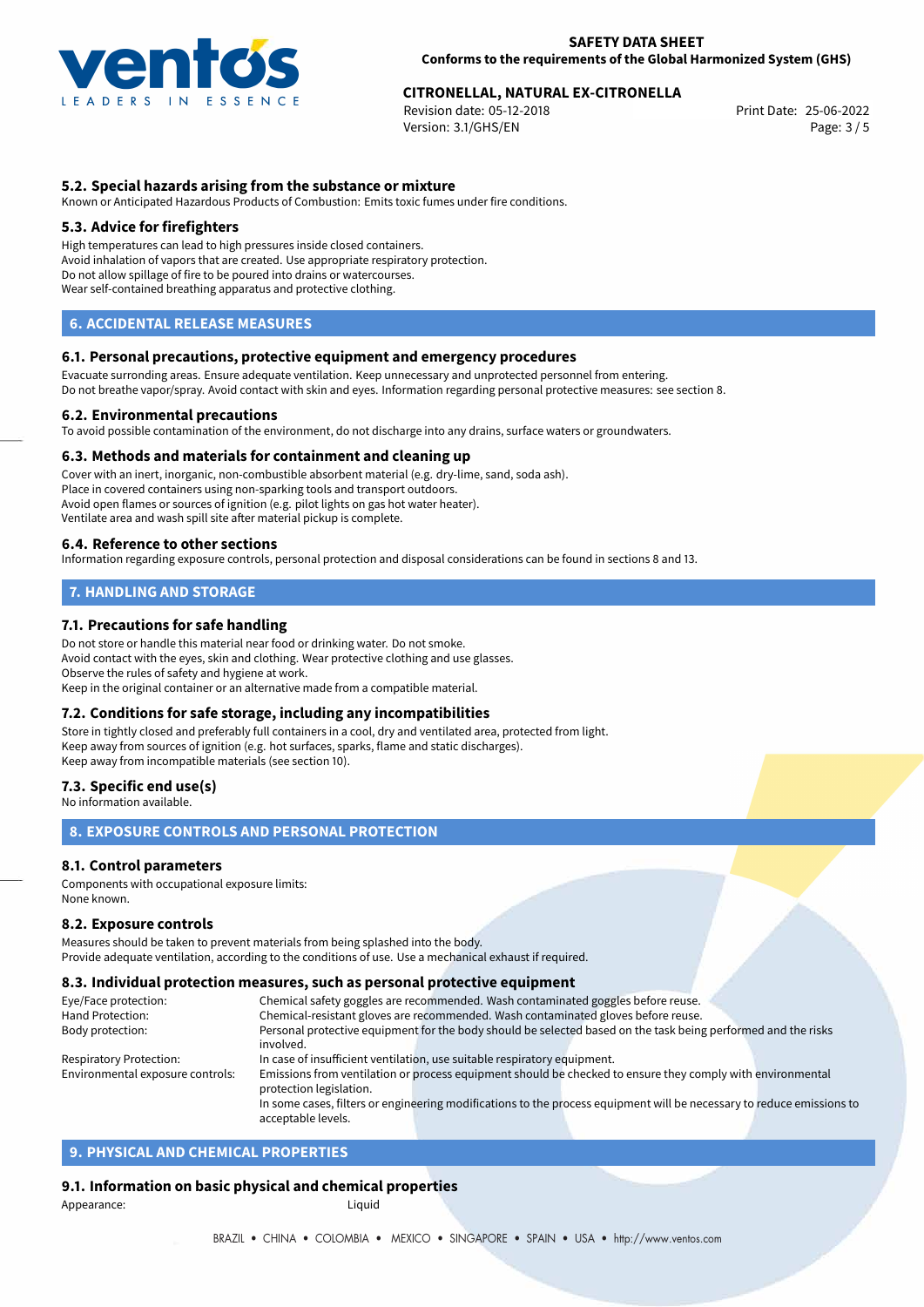

# 25-06-2022 **CITRONELLAL, NATURAL EX-CITRONELLA**

Revision date: 05-12-2018 Version: 3.1/GHS/EN Page: 4 / 5

Colour: Conforms to standard Odour: Conforms to standard Odour theshold: Not determined pH: Not determined Melting point/freezing point: Not determined Boling point/boiling range: Not determined Flash point: 80 °C Evaporation rate: Not determined Flammability: Not determined Lower flammability/Explosive limit: Not determined Upper flammability/Explosive limit: Not determined Vapour pressure: Not determined Vapour Density: Not determined Density: 0,847−0,858 g/mL (20°C)<br>Relative density: 0,847−0,858 (20°C) Relative density: 0,847−0,858 (20°C)<br>Water solubility: 0,847−0,858 (20°C) Partition coefficient n-octanol/water: Not determined Auto-ignition temperature: Not determined Decomposition temperature: Not determined Viscosity, dynamic: Not determined Viscosity, kinematic: Not determined Explosive properties: Not determined Oxidising properties: Not determined

**INSOLUBLE IN WATER** Solubility in other solvents: SOLUBLE IN ETHANOL1:2 IN 80% ETHANOL.

## **10. STABILITY AND REACTIVITY**

#### **10.1. Reactivity**

No hazardous reactions if stored and handled as prescribed/indicated.

#### **10.2. Chemical stability**

The product is stable if stored and handled as prescribed/indicated.

### **10.3. Possibility of hazardous reactions**

No hazardous reactions if stored and handled as prescribed/indicated.

#### **10.4. Conditions to Avoid**

Conditions to Avoid: Excessive heat, flame or other ignition sources.

#### **10.5. Incompatible materials**

Avoid contact with strong acids and bases and oxidizing agents.

## **10.6. Hazardous decomposition products**

During combustion may form carbon monoxide and unidentified organic compounds.

# **11. TOXICOLOGICAL INFORMATION**

| <b>Acute toxicity</b>             | May be harmful if swallowed. May ne harmful in contact with skin.         |
|-----------------------------------|---------------------------------------------------------------------------|
| <b>Skin corrosion/irritation</b>  | Causes skin irritation.                                                   |
| Serious eye damage/irritation     | Causes serious eye irritation.                                            |
| Respiratory or skin sensitisation | May cause an allergic skin reaction.                                      |
| <b>Germ cell mutagenicity</b>     | Based on the data available, the criteria for classification are not met. |
| Carcinogenicity                   | Based on the data available, the criteria for classification are not met. |
| <b>Reproductive toxicity</b>      | Based on the data available, the criteria for classification are not met. |
| <b>STOT-single exposure</b>       | Based on the data available, the criteria for classification are not met. |
| <b>STOT-repeated exposure</b>     | Based on the data available, the criteria for classification are not met. |
| <b>Aspiration hazard</b>          | Based on the data available, the criteria for classification are not met. |
|                                   |                                                                           |